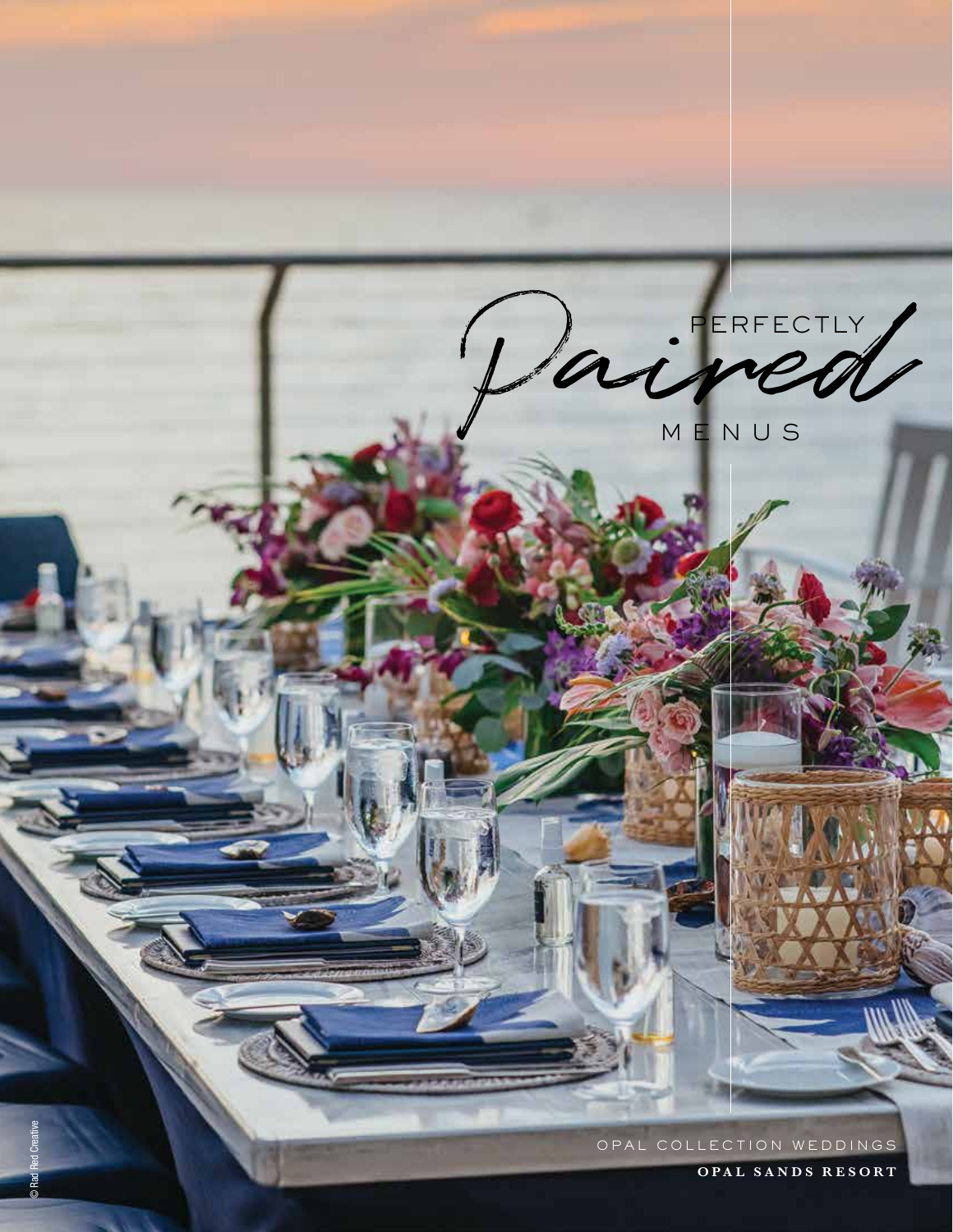Southern Comfort Rehearsal Dinner

THE SOUTHERN COMFORT REHEARSAL DINNER PACKAGE INCLUDES: Two-Hour Beer and Wine Bar Watermelon Salad with Feta Cheese, Red Onion, Arugula, Poppyseed Dressing Iceberg Wedge, Low Country Buttermilk Ranch, Bacon, Blue Cheese Southern-Style Potato Salad Smoked Baby Back Ribs, Tennessee Whiskey Sauce Sweet and Spicy Glazed Mahi, Smoked Tomato Sauce Dry-Rubbed Chicken with Corn Salsa and Carolina BBQ Sauce Molasses Baked Beans, Bacon Homestyle Mac and Cheese Roasted Florida Squash, Zucchini, Tomatoes Buttermilk Cornbread, Honey Butter Chocolate Pecan Cheesecake, Whipped Cream, Bourbon Caramel **\$85 per guest\*** 

Floribbean Rehearsal Dinner

**Whole Grouper Carving Station** THE FLORIBBEAN REHEARSAL DINNER PACKAGE INCLUDES: Two-Hour Beer and Wine Bar Tropical Wedge with Papaya Ranch, Toasted Almonds, Diced Melon, Florida Citrus, Gorgonzola Cheese Chilled Spicy Shrimp Salad with Mango, Tomato, Red Onion, Cucumber & Avocado Salad, Lime Juice Guban-Spiced Skirt Steak Palomilla, Chimichurri Jerk Chicken, Grilled Pineapple Salsa Island Rice and Black Beans Flour Tortillas, Guacamole, Pico Di Gallo, Jack Cheese, Chipotle Crème, Jalapeños, Lemons, Limes Roasted Baby Carrots and Pearl Onions Cuban Bread, Butter Tres Leche, Rum Glaze, Pineapple

**\$92 per guest\***  *Final Pricing Will Be Reflected in Final Choices*

*Final Pricing Will Be Reflected in Final Choices*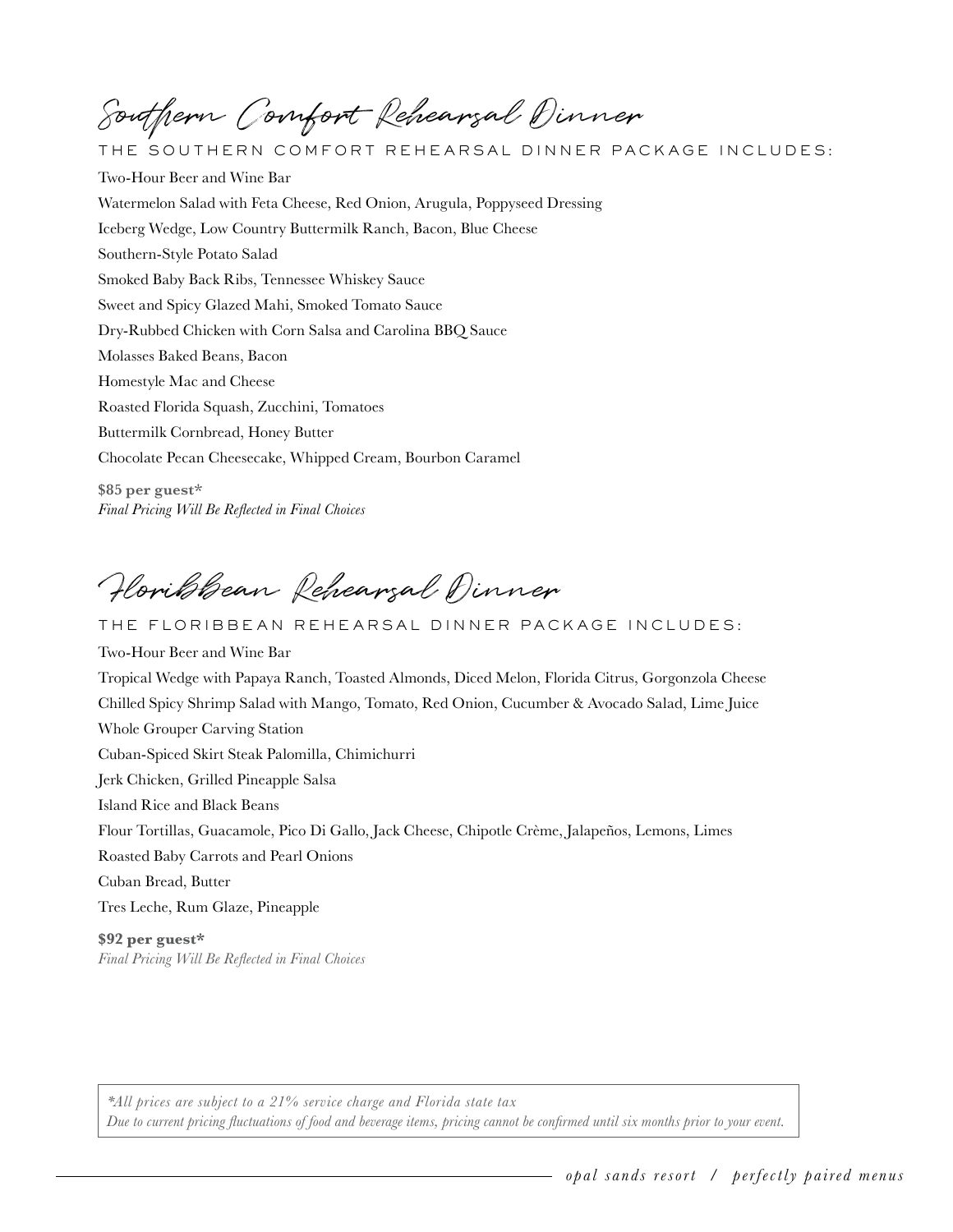Wedding Day Breakfast & Light Lunch

RESORT CONTINENTAL BREAKFAST INCLUDES:

Chilled Orange Juice Fresh Seasonal Sliced Fruits and Berries Assortment of Mini Breakfast Pastries, Croissants Freshly Baked Muffins Sweet Butter and Preserves Freshly Brewed Coffee

**\$28 per guest** *(minimum of 10)\**

# PINK OPAL PACKAGE INCLUDES:

Fresh Fruit and Berry Display Crispy Vegetable Crudités, Avocado Ranch Pistachio-Crusted Boursin Cheese, Sesame Flatbread Assorted Tea Sandwiches: Walnut and Grape Chicken Salad, Roasted Turkey, Apple, Brie Miniature Petite Fours Assorted Bottled Water and Soda

**\$28 per guest** *(minimum of 10)\**

# WATER OPAL PACKAGE INCLUDES:

Spicy Mixed Nuts Buffalo Chicken Dip, Sesame Flatbread Salami, Cheese, and Olive Skewers Assorted Sandwiches: Roast Beef and Cheddar, BLT, Italian Sliders Freshly Baked Cookies Assorted Bottled Water and Soda

**\$28 per guest** *(minimum of 10)\**

# WEDDING DAY BEVERAGES

Chardonnay and Champagne **\$34 per bottle**  Bucket of Local Beers (5) **\$25 per bucket**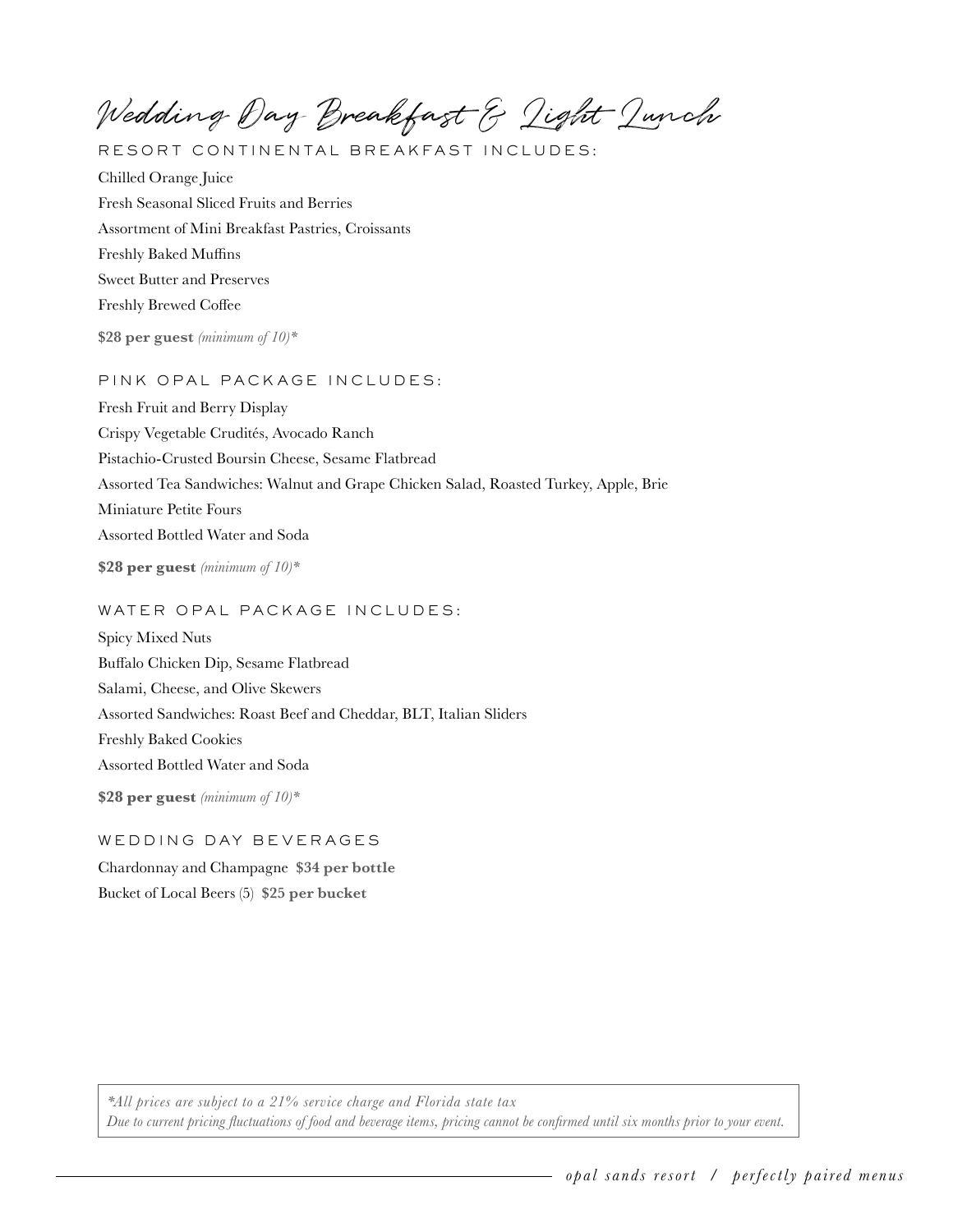Signature Drink Stations

*Designer Glasses, Attendant Required (\$100 Fee), Minimum of 100 Guests\*\* \*\*Flat fee of \$1,200 applies for fewer than 100 guests*

# **Blushing Bride \$12 per guest**

*Full Vodka Martini Station with All the Trimmings!* Impress Your Guests with Several Martini Favorites: Lemon Drop, Cosmo, Dirty

 **Wedded Bliss \$12 per guest**  Nolet Gin, Thatcher's Organic Cucumber Liqueur, Fresh-Squeezed Lime Juice, Frozen Cucumber

 **Marry Me Mojito \$13 per guest**  *Cuban Mojito Station* Rum, Mint Leaves, Simple Syrup, Sugar Cane Traditional, Blueberry, Pomegranate, Watermelon

 **Bourbon Aisle \$14 per guest** 

*Bourbon Tasting Station* Basil Hayden's, Knob Creek, Woodford Reserve, Maker's Mark, Bulleit Rye, Buffalo Trace

# **Craft Beer Garden \$14 per guest**

*Florida Craft Beer Station* 3 Daughters Brewing | Beach Blonde Ale Green Bench Brewing Company | Sunshine City Ipa Tampa Bay Brewing Company | Reef Donkey Big Top Brewing Company | Hawaiian Lion Coconut-Coffee Porter

# **Gourmet Coffee and Tea Station \$8 per guest**

Flavored Coffee, Whipped Cream, Cinnamon Sticks, Chocolate Shavings, Rock Candy Sticks, Gourmet Teas, Lemon, Honey, Biscotti

 **Butler-Passed Champagne before the Ceremony \$5 per guest**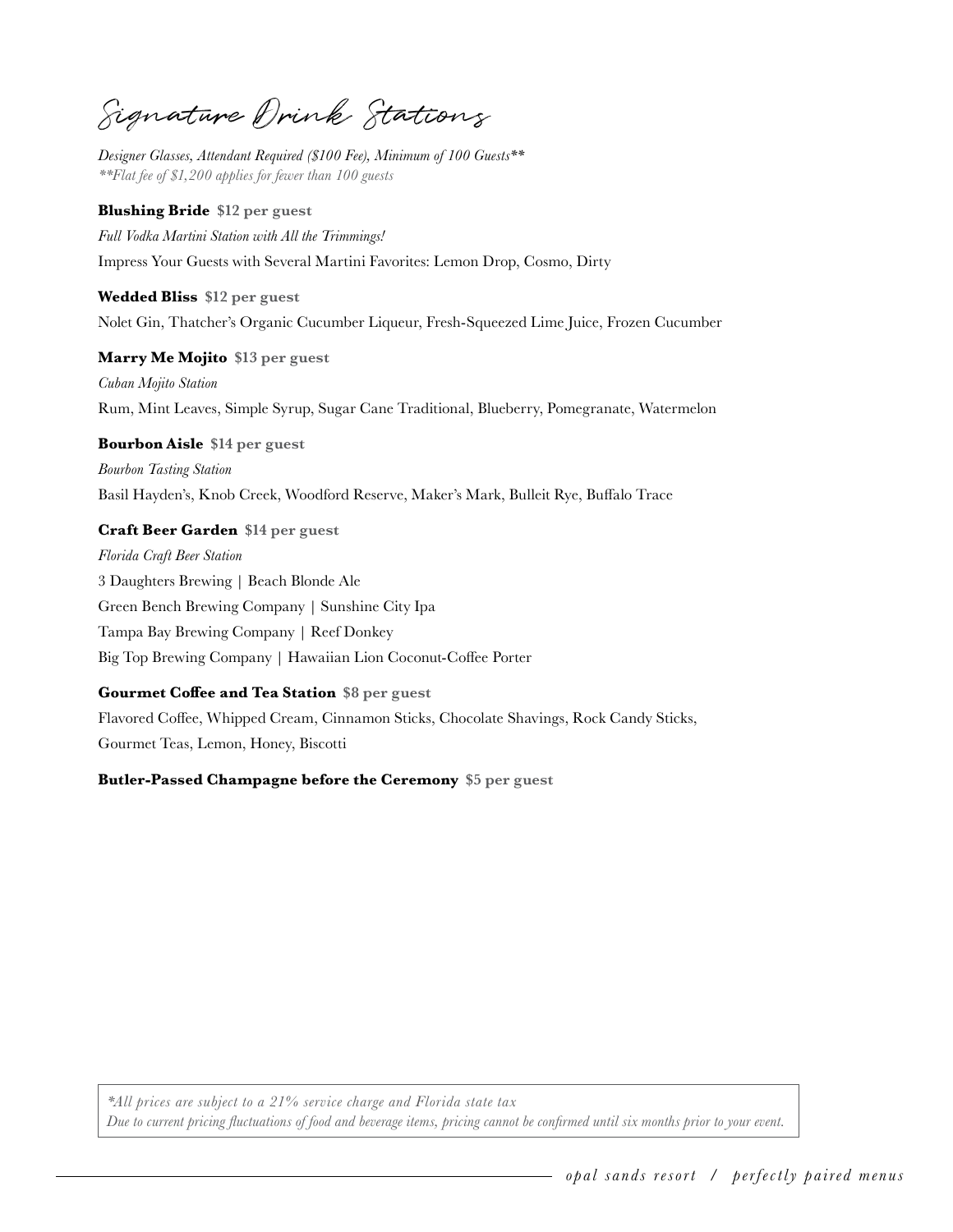Canapés, Hors d'Oeuvres & Accompaniments

CANAP É S

Beef Tenderloin Crostini, Boursin Cheese, Red Onion Marmalade Chicken Caesar Salad, Pita Pocket Maine Lobster Salad, Wheatberry, Lemon Aioli Tuna Tartar, Wasabi Crème in a Savory Cone Chilled Jumbo Shrimp, Cocktail Sauce Crab and Avocado Salad, Crostini Scoop Herbed Goat Cheese Bruschetta, Sweet Tomato Jam (v) Soft Brie Cheese, Spicy Blueberry Jam on Toasted Brioche (v)

# HORS D'OEUVRES

Fried Truffle Mac and Cheese Bites (v) Vegetable Spring Rolls, Sweet Chili Sauce (v) Applewood Bacon-Wrapped Diver Scallop Crab Cake, Remoulade Tempura Shrimp, Thai Sweet Chili Sauce Coconut Shrimp, Rum Honey Sauce Chicken Potsticker, Ponzu Sauce Mini Greek Gyros, Tzatziki Sauce Short Rib and Fontina Panini Honey-Chipotle Beef Satay

ACCOMPANIMENTS WITH PLATED OPTIONS *All Plated Entrées Served with Chef's Seasonal Vegetables, Choice of One Starch, and Assorted Breads with Creamery Butter*

# **Starches**

Roasted Garlic Yukon Puree Truffle Potato Gratin Fine Herb Risotto Potato and Cheddar Soufflé Roasted Fingerling Potatoes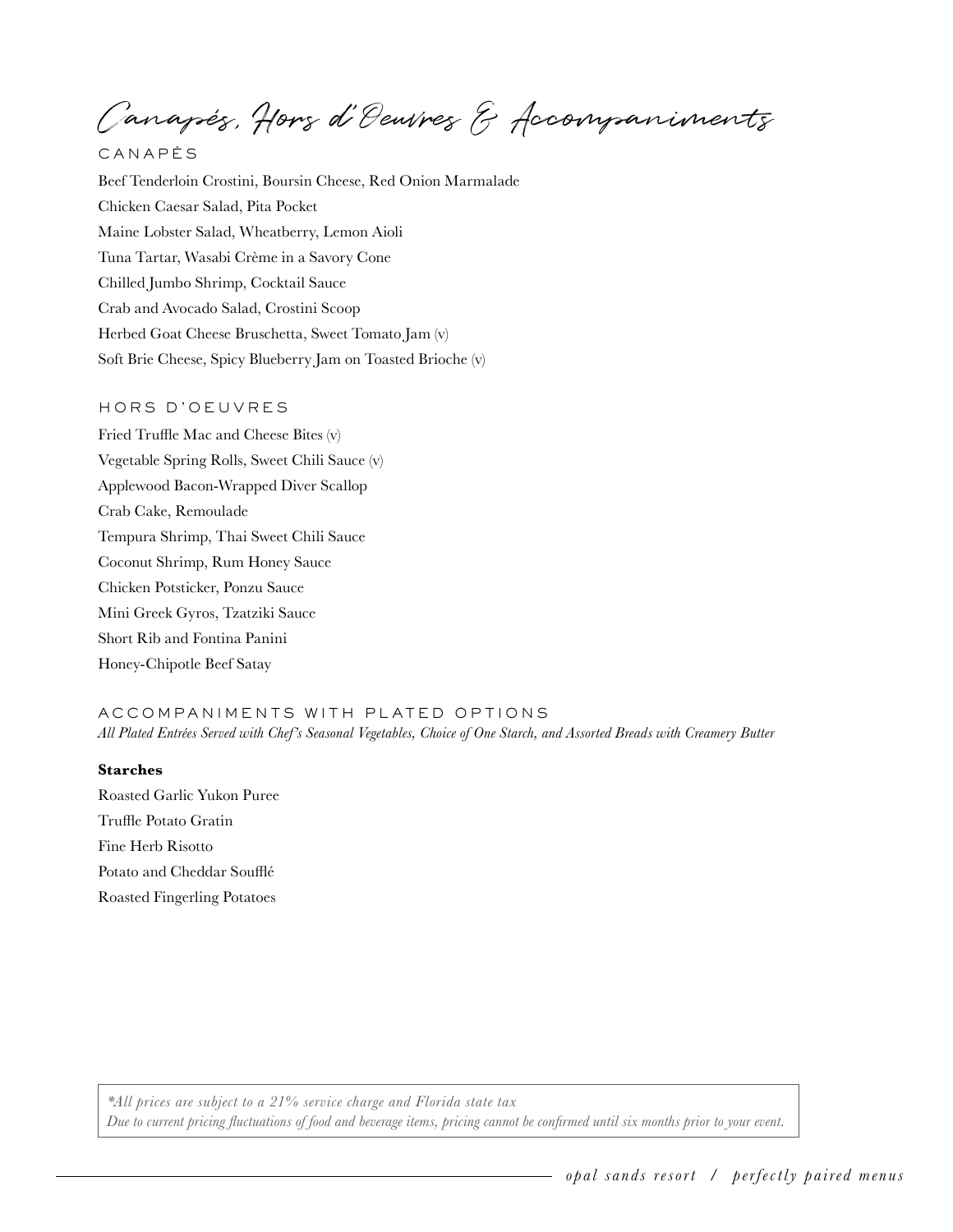The White Opal

# THE WHITE OPAL PLATED PACK AGE INCLUDES:

# **Four-Hour Resort Beverage Bar**

# **One-Hour Cocktail Reception**

Three Butler-Passed Hors d'Oeuvres Sushi Display *Smoked Salmon and Cream Cheese Rolls, Vegetable Rolls, Spicy Tuna Rolls, Wasabi, Soy Sauce, Pickled Ginger*

#### **Salad Course** *(Select One)*

Baby Spinach, Pear, Blueberries, Walnuts, Blue Cheese, Pomegranate Vinaigrette Classic Caesar, Asiago Croutons, Creamy Caper Dressing, Parmesan Crisp Baby Greens, Bacon, Goat Cheese, Sugar Onions, Tomato, White Balsamic Vinaigrette

# **Champagne Toast with Fresh Strawberry Garnish**

**Premier Course (***Select Two or Create a Duet Plate at No Additional Charge) All Entrées Served with Chef's Seasonal Vegetables, Choice of One Starch, and Assorted Breads with Creamery Butter* Organic Chicken Breast, Natural Pan Jus Sweet Onion Crusted Filet Mignon, Cabernet Demi Black Grouper, Lemon Beurre Blanc

**Custom-Designed Wedding Cake** Freshly Brewed Coffee and Tea

**\$165 per guest\***  *Final Pricing Will Be Reflected in Final Choices*

#### **Tableside Wine Service with Dinner \$6 per guest**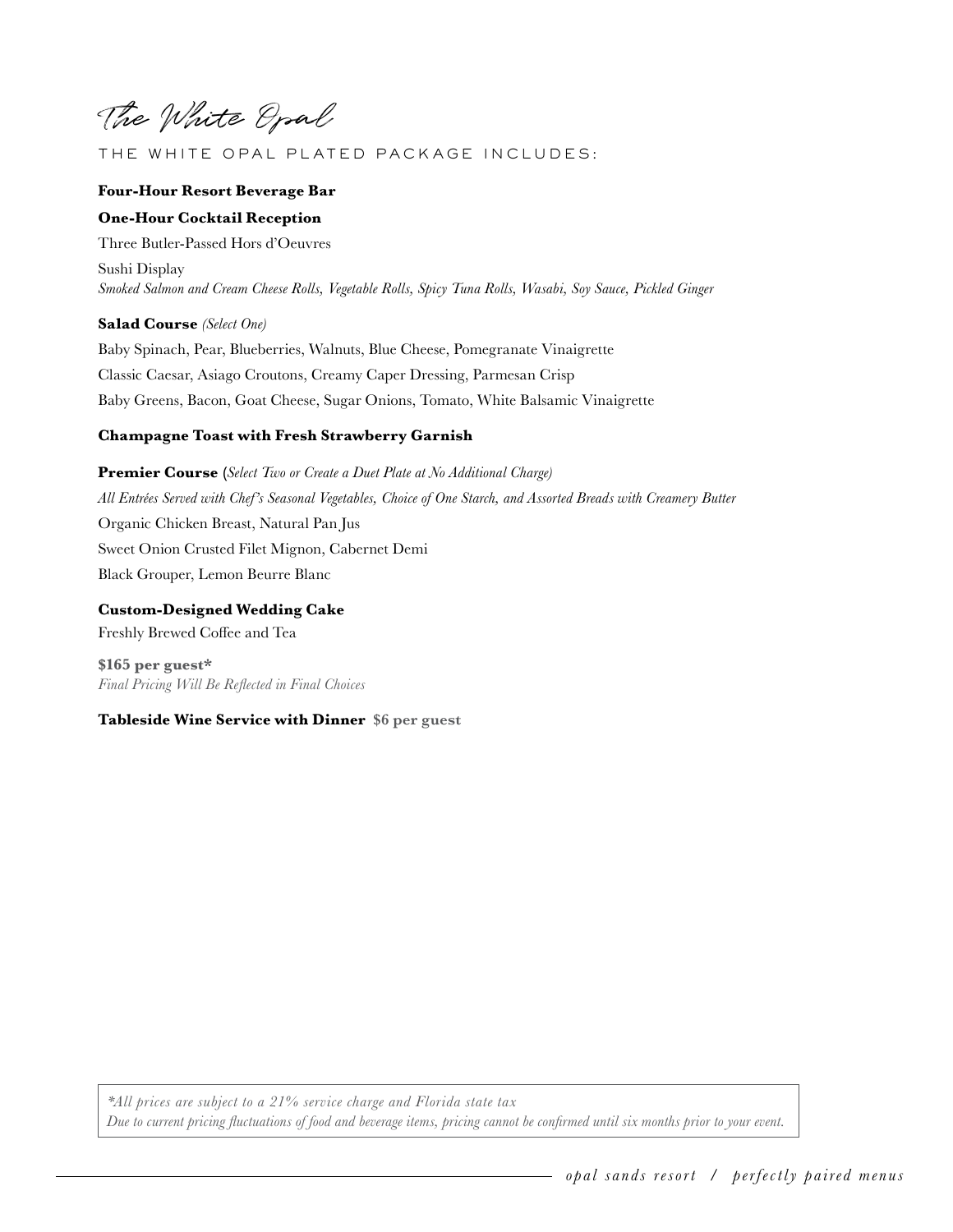The Crystal Opal

# THE CRYSTAL OPAL BUFFET PACK AGE INCLUDES:

#### **Four-Hour Resort Beverage Bar**

#### **One-Hour Cocktail Reception**

Three Butler-Passed Hors d'Oeuvres Sushi Display *Smoked Salmon and Cream Cheese Rolls, Vegetable Rolls, Spicy Tuna Rolls, Wasabi, Soy Sauce, Pickled Ginger*

#### **Salad Displays**

Heart of Lettuce Wedges, Blue Cheese, Bacon, Tomato, Red Onion, Buttermilk Ranch Heirloom Tomato and Mozzarella Caprese, Basil, Balsamic Baby Spinach, Oven-Roasted Beets, Goat Cheese, Walnuts, Citrus Vinaigrette

#### **Entrées**

*All Entrées Served with Assorted Breads with Creamery Butter* Pan-Roasted Grouper, Roasted Tomatoes and Capers, Smoked Roasted Yellow Pepper Coulis Spinach and Fontina Stuffed Chicken Breast, Supreme Sauce Braised Short Ribs, Balsamic Pearl Onions, Veal Jus

#### **Accompaniments** *(Select One of Each)*

Roasted Garlic Yukon Puree *or* Rosemary Roasted Fingerling Potatoes Roasted Baby Carrots and Asparagus *or* Steamed Haricot Vert Topped with Toasted Almonds

#### **Champagne Toast with Fresh Strawberry Garnish**

**Custom-Designed Wedding Cake** Freshly Brewed Coffee and Tea

**\$169 per guest\***  *Final Pricing Will Be Reflected in Final Choices*

**Tableside Wine Service with Dinner \$6 per guest**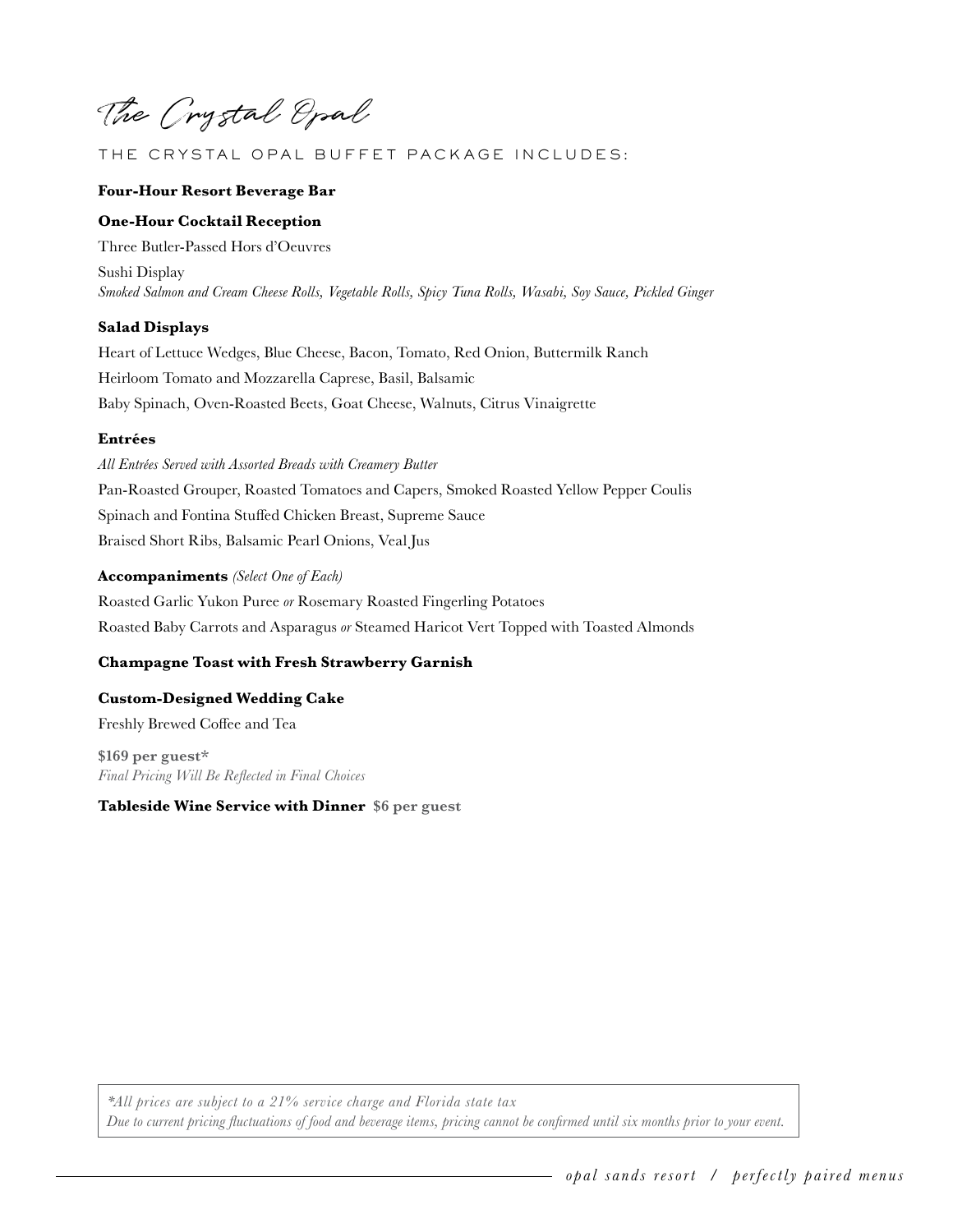The Fire Opal

# THE FIRE OPAL PLATED PACK AGE INCLUDES:

#### **Four-Hour Premium Beverage Bar**

# **One-Hour Cocktail Reception**

Five Butler-Passed Hors d'Oeuvres

 *Crackers, Lemons, Limes* Fresh Seafood Raw Bar *Chilled Jumbo Shrimp, Sweet Oysters, Cocktail Crab Claws, Fresh Local Fish Ceviche, Spicy Cocktail Sauce, Horseradish, Saltine* 

#### **Appetizer Course** *(Select One)*

Pan-Seared Diver Scallops, Brown Butter, Sunchoke Puree, Brussels Sprouts, Bacon Lardons Ginger Braised Pork Belly, Sweet Potato Puree, Baby Spinach, Cherry-Bourbon Glaze Maine Lobster Mac and Fontina Cheese, Parmesan Cheese, Breadcrumbs, Crispy Prosciutto Potato Gnocchi, Crispy Artichoke, Spinach, Charred Heirloom Tomatoes, Truffle Cream

#### **Champagne Toast with Fresh Strawberry Garnish**

#### **Salad Course** *(Select One)*

Arugula, Spinach, Bacon, Tomatoes, Apples, Pears, Pistachios, Goat Cheese, Sherry-Maple Vinaigrette Iceberg, Blue Cheese, Bacon, Tomato, Caramelized Onion, Buttermilk Ranch Classic Caesar, Asiago Croutons, Creamy Caper Dressing, Parmesan Crisp Cucumber-Wrapped Artisanal Greens, Heirloom Tomatoes, Radish, Goat Cheese, Oven-Roasted Strawberries, Candied Walnuts, Sherry Vinaigrette

#### **Intermezzo** *(Select One)*

Mango *or* Raspberry Sorbet

**Premier Course (***Select Two or Create a Duet Plate at No Additional Charge) All Entrées Served with Chef's Seasonal Vegetables, Choice of One Starch, and Assorted Breads with Creamery Butter* Seared Filet Mignon, Port Wine Demi-Glace Herb-Dusted Halibut, Citrus Beurre Blanc Chicken Breast Stuffed with Wild Mushroom Pesto, Lemon-Thyme Cream Sauce Parmesan-Crusted Grouper, Rose Sauce Slow-Braised Rosemary Short Rib, Cabernet Demi-Glace Duo of Filet Mignon and Maine Lobster Tail or Scallops **\$8 per guest** 

#### **Custom-Designed Wedding Cake**

Gourmet Coffee and Herbal Tea Station *Flavored Coffee, Whipped Cream, Cinnamon Sticks, Chocolate Shavings, Rock Candy Sticks, Gourmet Teas, Lemon, Honey, Biscotti*

**\$185 per guest\***  *Final Pricing Will Be Reflected in Final Choices*

## **Tableside Wine Service with Dinner \$7 per guest**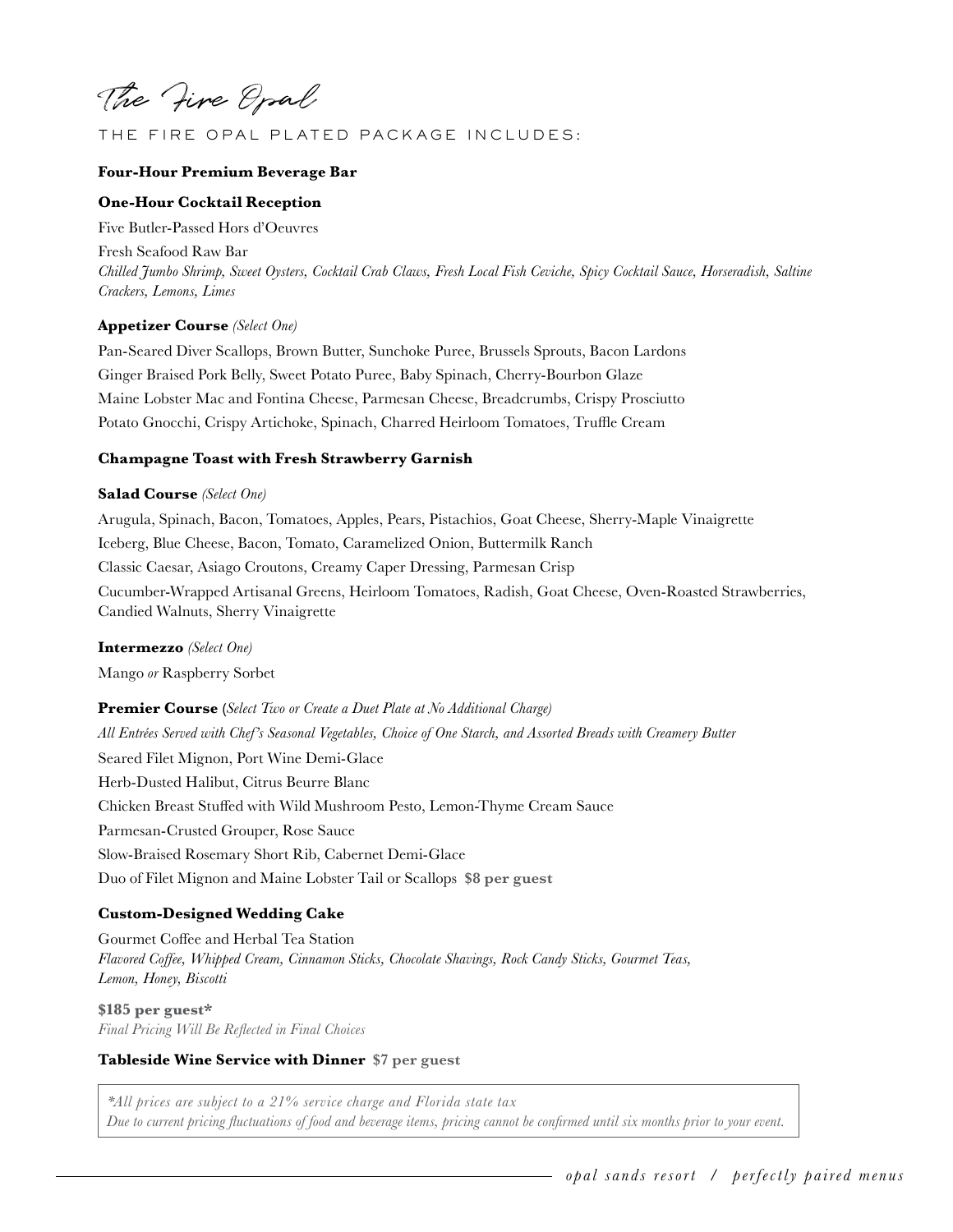The Black Opal

# THE BLACK OPAL STATION PACKAGE INCLUDES:

#### **Four-Hour Premium Beverage Bar**

#### **One-Hour Cocktail Reception**

Four Butler-Passed Hors d'Oeuvres

Sushi Display *Smoked Salmon and Cream Cheese Rolls, Vegetable Rolls, Spicy Tuna Rolls, Wasabi, Soy Sauce, Pickled Ginger*

Artisan Cheese Station *Domestic and Imported Cheeses, Sweet and Savory Sides, Fresh and Dried Fruit, Artisanal Flatbreads*

# **Dinner Buffet Stations**

Individual Salad Station *Petite Wedge Of Iceberg, Crispy Prosciutto, Grape Tomato, Gorgonzola, Buttermilk Ranch Dressing Sliced Heirloom Tomato, Fresh Burrata Cheese, Basil, Country Olives, Balsamic Reduction*

Fresh Seafood Raw Bar *Chilled Jumbo Shrimp, Sweet Oysters, Cocktail Crab Claws, Fresh Local Fish Ceviche, Spicy Cocktail Sauce, Horseradish, Saltine Crackers, Lemons, Limes*

Carved Beef Tenderloin with Demi-Glace *Individual Potato Soufflé Roasted Asparagus Parker House Rolls*

Lobster Mac and Cheese Station *Crispy Bacon, Scallions, Parmesan Cheese*

Crab Cake Station *Orange-Fennel Slaw, Chipotle Cream*

#### **Champagne Toast with Fresh Strawberry Garnish**

# **Custom-Designed Wedding Cake**

Gourmet Coffee and Herbal Tea Station *Flavored Coffee, Whipped Cream, Cinnamon Sticks, Chocolate Shavings, Rock Candy Sticks, Gourmet Teas, Lemon, Honey, Biscotti*

Viennese Dessert Station *Mini Assorted Cheesecakes, Chocolate-Covered Strawberries, House-Made Truffles, Peanut Butter Mousse Tart, Chocolate Opera Cake*

**\$195 per guest\***  *Final Pricing Will Be Reflected in Final Choices*

#### **Tableside Wine Service with Dinner \$8 per guest**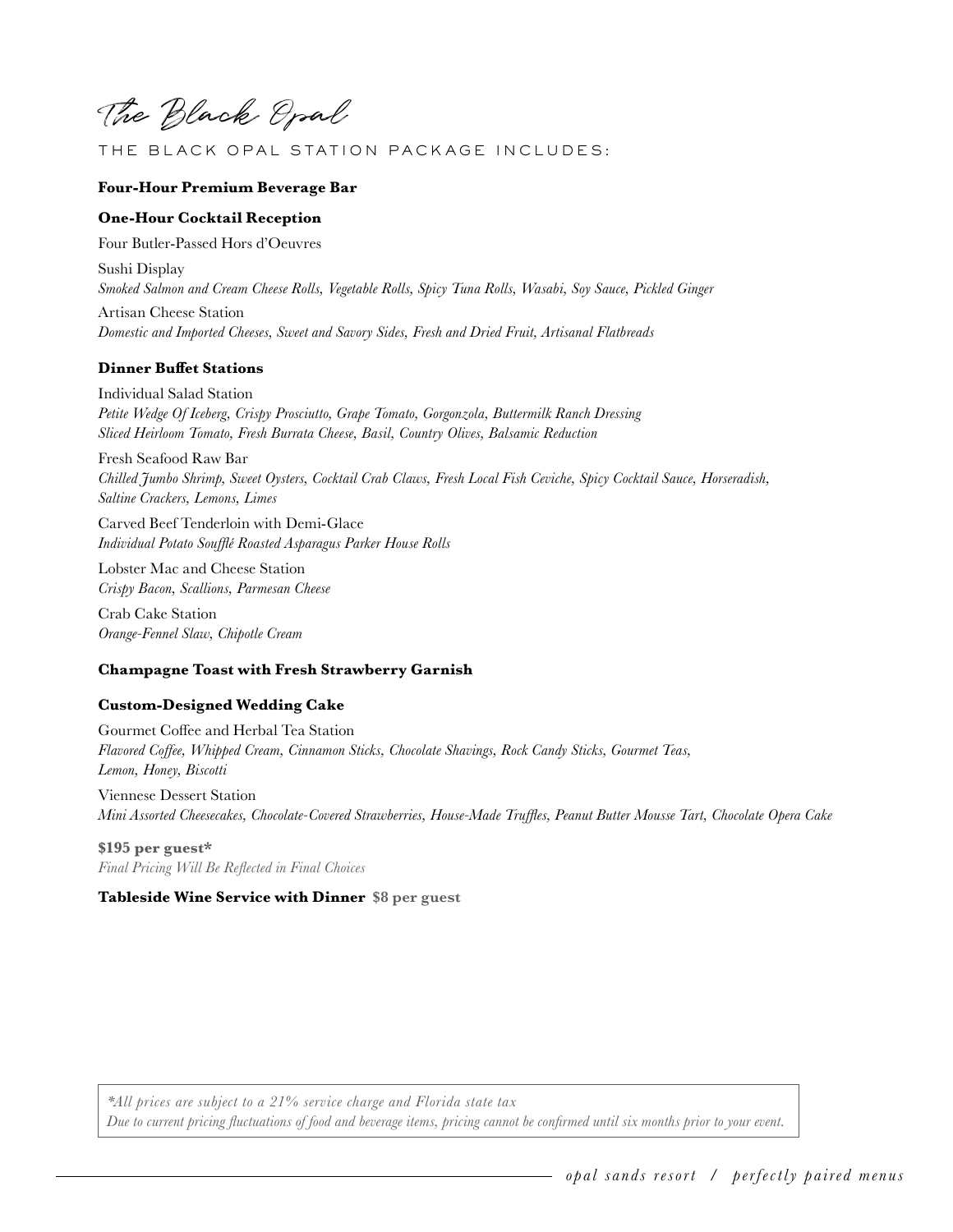Bars

RESORT BAR

*\$10 Each Additional Hour*

New Amsterdam Vodka, Bombay Gin, Bacardi Superior, Sauza Signature Blue 100% Agave Tequila, Jim Beam, Dewar's, Canadian Club, E&J Brandy

Beer *(listed below)*

Proverb Cabernet, Pinot Noir, Chardonnay, Pinot Grigio

PREMIUM BAR

*\$12 Each Additional Hour*

Tito's Handmade Vodka, Tanqueray Gin, Bacardi Superior Rum, Captain Morgan Spiced Rum, Jose Cuervo Gold, Jack Daniels, Dewar's Scotch, Jameson Irish Whiskey

Beer *(listed below)*

Kendall-Jackson Vintner's Reserve Chardonnay, Pinot Gris, Cabernet, Pinot Noir

#### LUXURY BAR

*\$14 Each Additional Hour*

Grey Goose Vodka, Hendrick's Gin, Bacardi 8, Patron Silver, Maker's Mark Bourbon, Johnnie Walker Black, Crown Royal, Jameson Irish Whiskey, Glenlivet 12 Single Malt Scotch

Beer *(listed below)*

Silver Palm Cabernet, Black Stallion Chardonnay, Maso Canali Pinot Grigio, Kim Crawford Sauvignon Blanc, J Vineyards Pinot Noir, Benvolio Prosecco

# **Imported Beer**

Corona, Corona Light, Heineken, Coppertail Free Dive Ipa

# **Domestic Beer**

Budweiser, Bud Light, Coors Light, Yuengling Lager, High Noon Seltzer, O'Doul's (Nonalcoholic)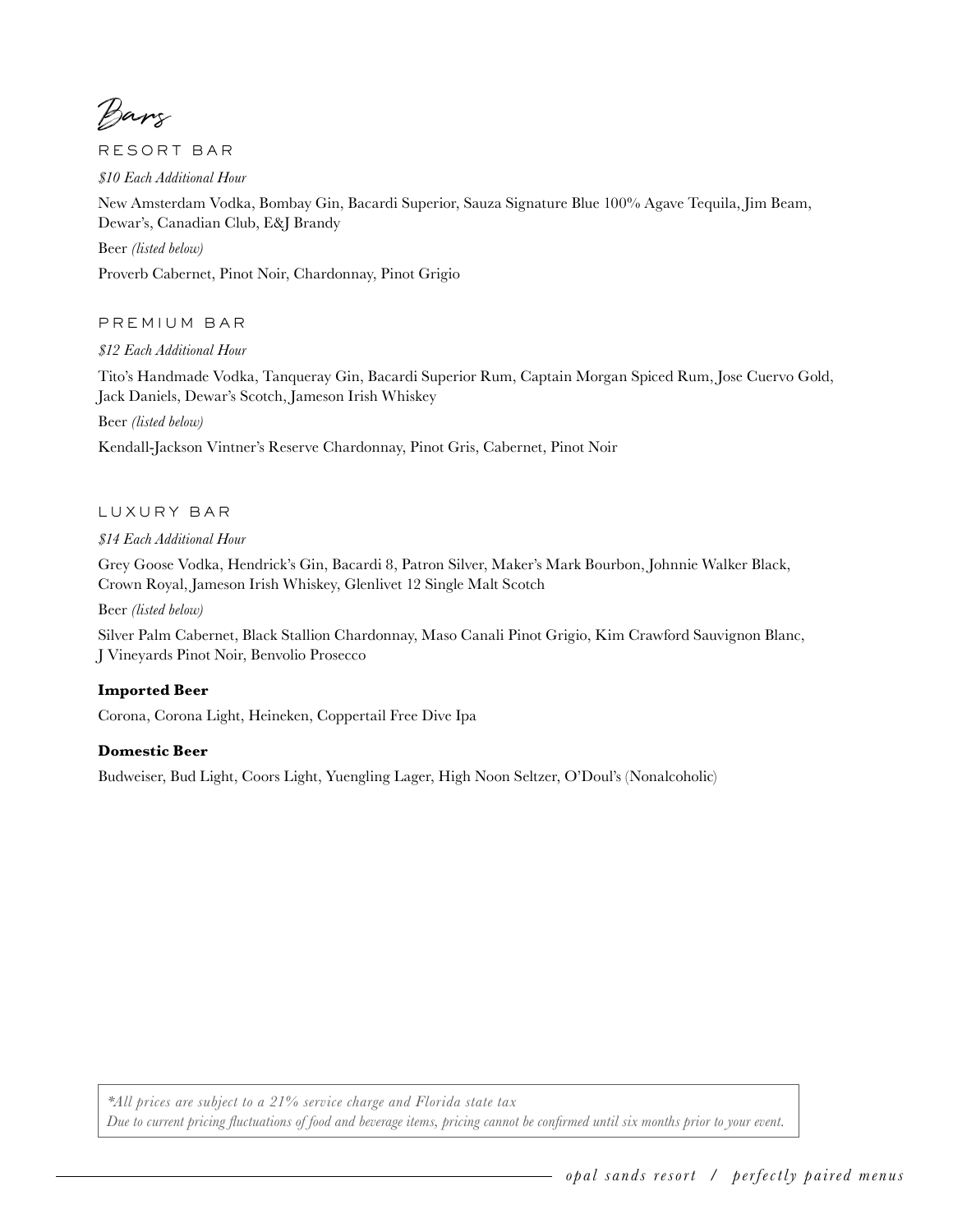Late-Night Snacks

 Poppin' Popcorn **\$5 each**  *(Minimum 50 Pieces of Each)* Cheeseburger Sliders, American Cheese, Onions **\$5 each**  Crispy Chicken Slider, Pepper-Jack Cheese, Cajun Mayo **\$5 each**  Mac and Cheese Bites **\$5 each**  Mini Three-Cheese Grilled Cheese with Smoked Gouda, Cheddar, Jack **\$5 each**  Mini Soft Pretzels, Queso **\$4 each**  Braised Pork Belly Steamed Bun, Carrot-Cilantro Slaw, Sesame, Ginger **\$6 each**  Corn and Lobster Fritters, Cajun Remoulade **\$6 each**  Mini Steak Quesadilla, Peppers, Onions, Jack Cheese, A1 Crema **\$6 each**  Chicken Bites **\$4 each**  *Select Two Sides: Buffalo, Ranch, Honey Mustard, BBQ* Warm Donut Holes **\$5 each** 

*Freshly Popped Popcorn Enhanced with Parmesan Cheese, Cajun Spice, and Truffle Salt*

Vegetarian Entrée Options

*(Choose One, if Applicable)* Eggplant Rollatini *Sweet Ricotta Cheese and Mozzarella Wrapped Inside Fried Eggplant, House-Made Tomato Basil Sauce, Fresh Asparagus*

Potato Gnocchi *Roasted Mushrooms, Sautéed Spinach, Truffle Cream* 

Portobello Steak\*\* *Grilled Balsamic Marinated Portobello Mushroom, Grilled Endive, Crispy Artichokes, Fresh Asparagus*

Seared Cauliflower Steak\*\* *Spaghetti Squash, Roasted Wild Mushrooms, Cashew Cream*

\*\*Gluten-Free and Vegan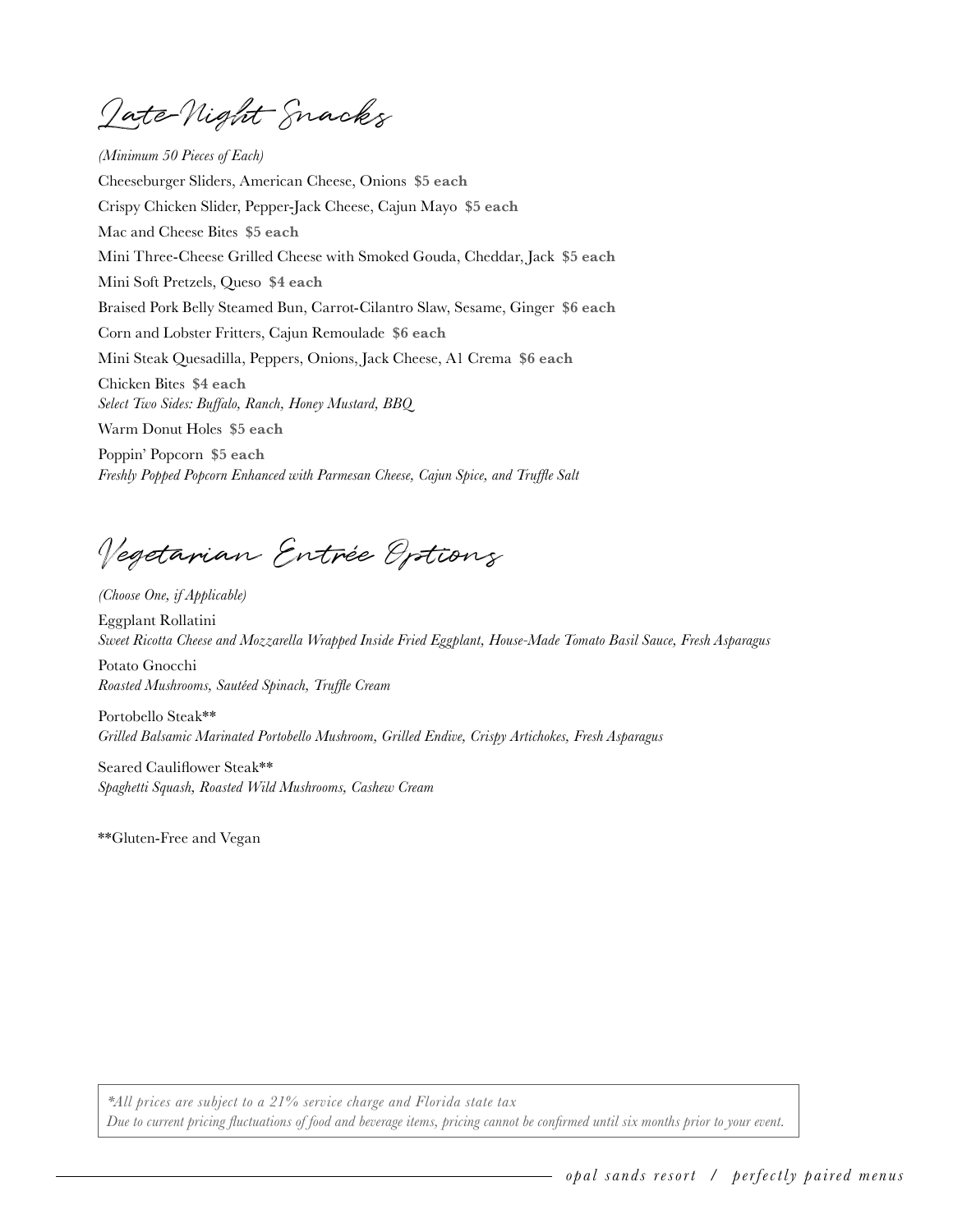Send-Off Breakfast & Brunch Buffets

BREAKFAST BUFFET INCLUDES: Fresh Seasonal Sliced Fruits and Berries Assorted Breakfast Pastries, Croissants, Freshly Baked Muffins, Sweet Butter, Preserves Omelet Station: Black Forest Ham, Sausage, Peppers, Onions, Mushrooms, Tomatoes, Cheddar Cheese & Fresh Salsa Farm-Fresh Scrambled Eggs Applewood-Smoked Bacon Breakfast Sausage or Chicken-Apple Sausage House-Made Breakfast Potatoes Freshly Squeezed Florida Orange, Grapefruit ,and Apple Juice Freshly Brewed Coffee and Tea **\$38 per guest** *(minimum of 20)\**

# BRUNCH BUFFET INCLUDES:

Fresh, Seasonal Sliced Fruits and Berries Assorted Breakfast Pastries, Croissants, Freshly Baked Muffins, Sweet Butter, Preserves Carved New York Strip, Caramelized Onion Chimichurri, Horseradish Sauce, Balsamic Demi-Glace, Parker House Rolls\*\* Traditional Eggs Benedict Smoked Salmon, Bagels, Sliced Tomatoes, Red Onion, Capers, Cream Cheese Applewood-Smoked Bacon Breakfast Sausage or Chicken-Apple Sausage Biscuits and Country Sausage Gravy Bananas Foster French Toast with Warm Maple Syrup Potato Casserole Freshly Squeezed Florida Orange, Grapefruit, and Apple Juice Freshly Brewed Coffee and Tea **\$49 per guest** *(minimum of 20)\**

Mimosas, Bloody Marys, or Screwdrivers **\$15 per guest** 

*\*\*\$150 per chef; one chef required per 100 guests*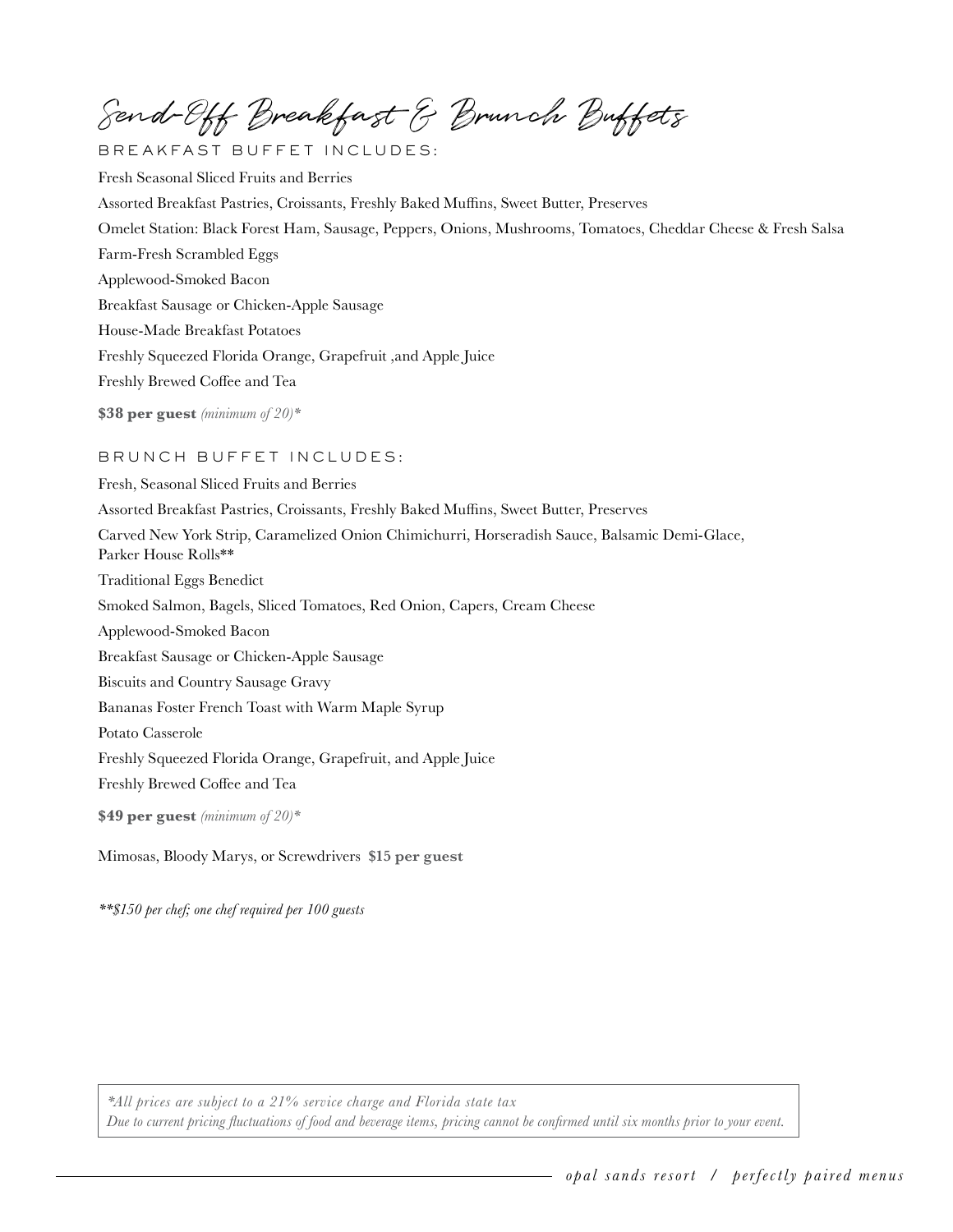Additional Pricing

**Charger Upgrades \$1 each**  Gold Beaded or Gray Wood Grain

# **Children's Meal \$30 per guest**

*(12 Years and Under)* Chicken Fingers, French Fries, Fruit Cup

# **Unlimited Beverage Station \$16 per guest**

*(Under 21 Years)*  Soft Drinks, Fruit Juices, Bottled Water

**Vendor Meals \$30 per vendor**  Chef's Choice of Hot Entrée

#### **Artisan Cheese Display \$12 per guest**

Imported and Domestic Cheeses, Fresh Fruit Garnish, Assorted Artisan Breads and Crackers

#### **Mac and Cheese Station \$16 per guest**

*Select Two:* Chipotle with Blackened Chicken and Tomatoes, Four Cheeses with Bacon, or White Cheddar with Smoked Brisket; Served with Grilled Corn Salsa

#### **Build-Your-Own Street Taco Station \$16 per guest**

*Select Two:* Chicken Asada, Pork Carnitas, or Blackened Shrimp; Served with Pico di Gallo, Cotija Cheese, Picked Red Onions, Cilantro, Cabbage, Chipotle Crema

# **Pasta Station \$16 per guest**

*Select Two:* Penne a la Vodka with Fennel Sausage, Rigatoni Bolognese with Pecorino Romano, or Spinach Tortellini with Parmesan Cream

# **Viennese Dessert Station \$12 per guest**

Mini Cheesecake, Mini Tiramisu, Chocolate-Covered Seasonal Fruit, French Macarons, Mango Cake Pops, Mini Flourless Chocolate Cake

#### **Cupcake Station \$48 per dozen**

*(Minimum Order of Three Dozen) Select Three:* Red Velvet, Key Lime, Dark Chocolate, Strawberry Shortcake, White Chocolate-Raspberry, Carrot Cake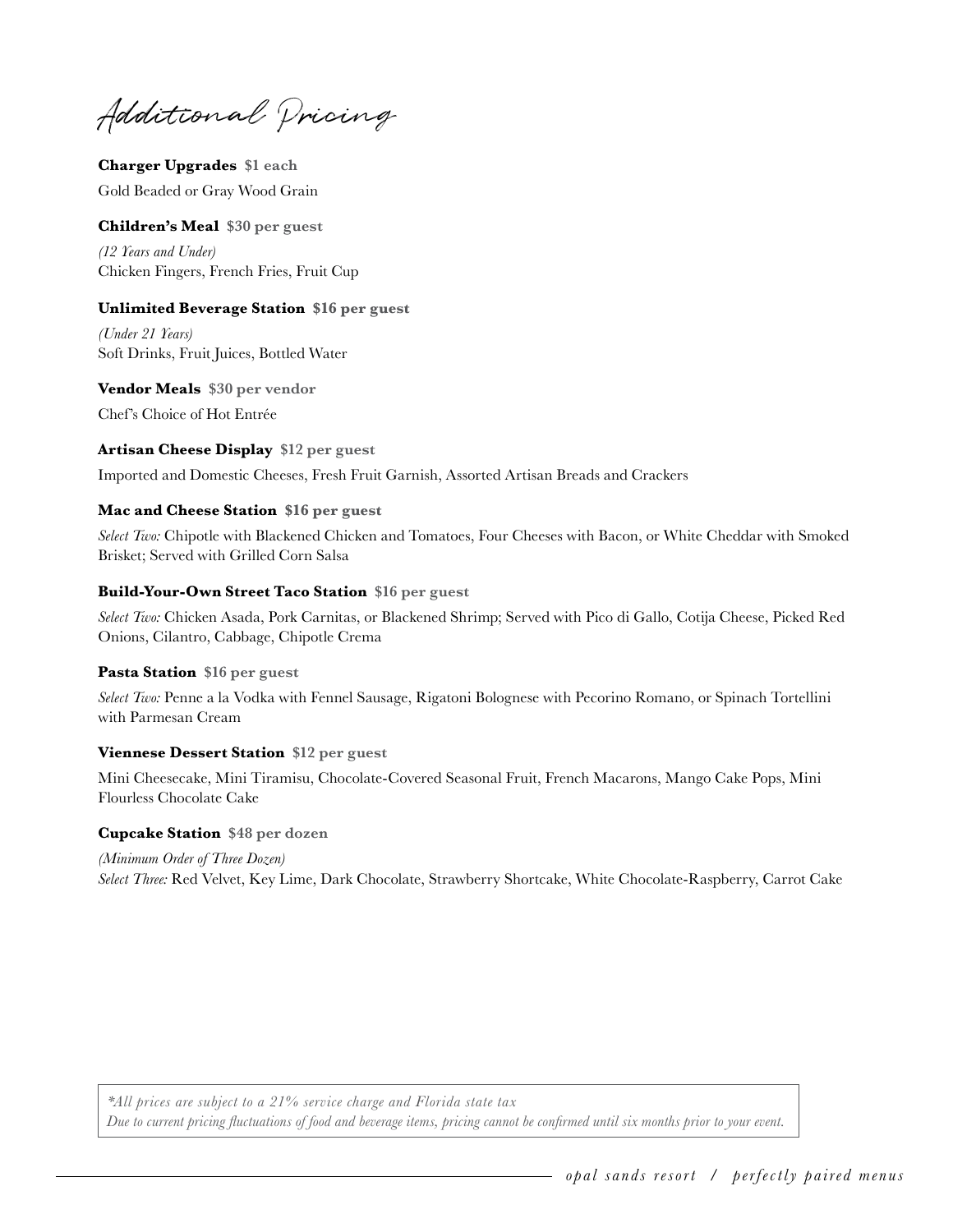Ceremony Venue

#### **Event Lawn**

Our spacious event lawn, accented with majestic palm trees, hugs the shoreline and features our resort's sweeping curved facade while offering the unforgettable backdrop of Florida's Gulf Coast waters and the most amazing sunsets. Includes privacy hedge walls, white garden chairs, citrus-infused water station, ceremony rehearsal space, and indoor backup space in case of inclement weather. Comfortable for ceremonies and receptions of up to 250 guests.

*\*Not available in March or April*

**Ceremony Fee: \$2,200++** 

Reception Venues

#### **Sand Salons**

This intimate space can accommodate up to 50 guests and features floor-to-ceiling windows and access to private balconies with sweeping views of the Gulf of Mexico and Clearwater Beach's famous Pier 60 and lively beach promenade.

*\*Sundays or weekdays only, based on availability*

 $40-50$  guests

**Food & Beverage Minimum: \$8,000++** 

# **Sea Salons**

The Sea Salons feature floor-to-ceiling windows while offering private balcony access with breathtaking panoramic views of the Gulf with its outstanding sunsets and our luxury zero-entry pool. The Sea Salons can host receptions of up to 120 guests.

60–120 guests

**Food & Beverage Minimum: \$15,000++** 

#### **Opal Ballroom**

Our grand ballroom embraces a distinctive style of cool contemporary sophistication, featuring floor-to-ceiling windows and one-of-a-kind chandeliers with modern accents. The Opal Ballroom can accommodate up to 450 guests and can be divided into three parts for more intimate events.

120–450 guests

**Food & Beverage Minimum: \$25,000–\$40,000++**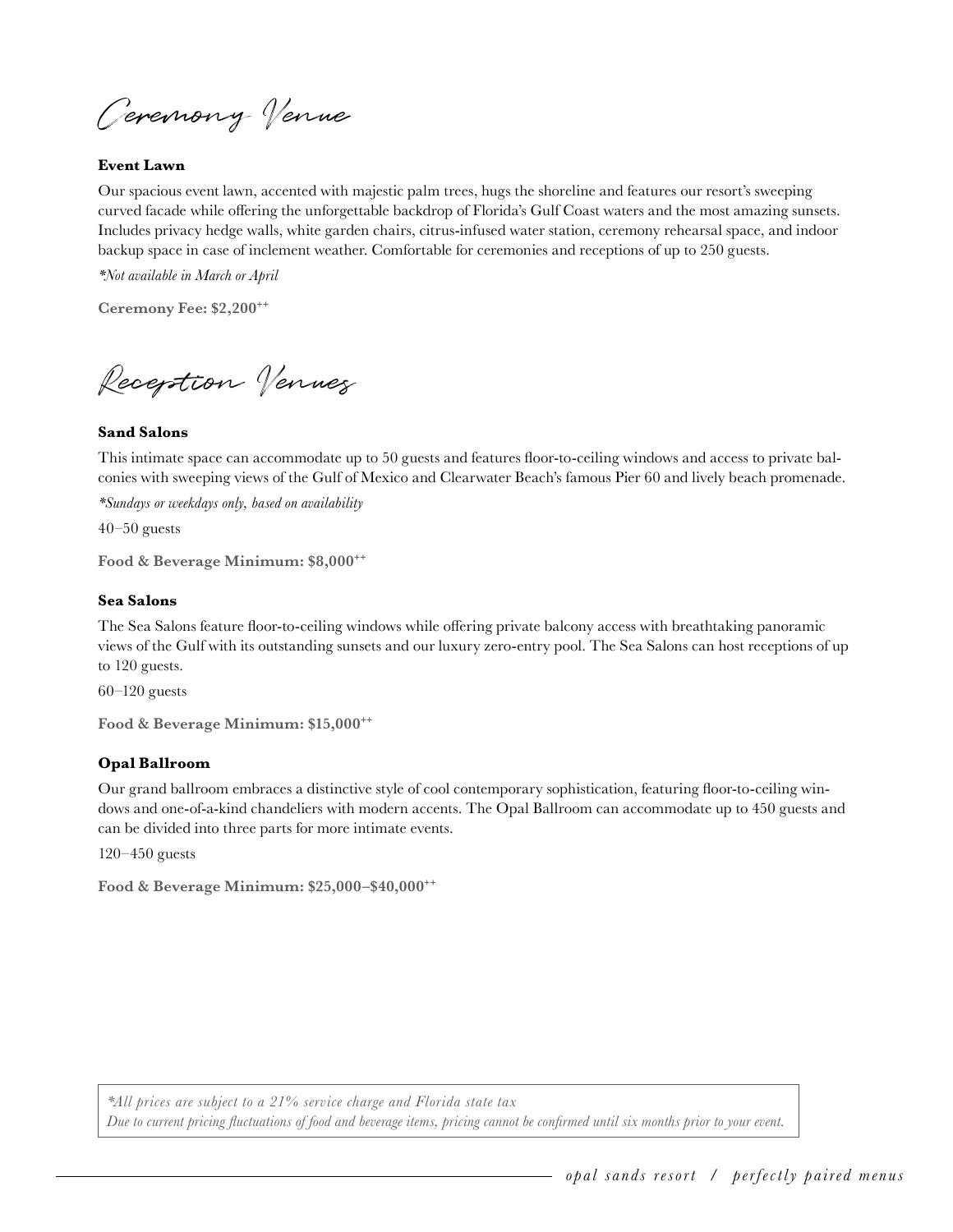Hotel Room Accommodations

All 230 guest rooms and suites are Gulf-front with private balconies offering spectacular views Directly on the Gulf of Mexico and beach Spectacular zero-entry outdoor pool and sun deck Large fitness center Full-service spa Waterfront dining and beach bar Fire pits All valet and indoor parking Retail shops 25,000 square feet of indoor and outdoor event space 5,500-square-foot event lawn for elegant outdoor affairs

General Information

# **Ceremonies**

Outside ceremonies may be conducted on the Event Lawn May through February. Our Event Lawn is available for events reserved with the Opal Ballroom and Sea Salons. For more intimate events, our Event Lawn is reserved along with Sand Salons on Sundays or weekdays, pending availability. Ceremony fee includes location, privacy hedge walls, white garden chairs, citrus-infused water station, ceremony rehearsal space, and indoor backup space in case of inclement weather.

#### **Room Capacities and Approximations**

This will vary based on setup needs. All food and beverage must be provided and served by Opal Sands Resort, according to Florida state and county law. Each banquet room requires a minimum spend for food and beverage. This total is before the service charge and Florida state sales tax. Our banquet rooms accommodate 40 to 500 guests

#### **Wedding Coordination**

Opal Sands Resort requires all weddings to hire a day-of-wedding coordinator to ensure the ceremony, reception, decor, timeline, and all fine details are taken care of.

#### **Deposits**

A 25% nonrefundable deposit is required to reserve space for special occasions.

#### **Guarantees**

The final guest count must be emailed to the Catering Sales Office seven (7) business days prior to the function. If a guarantee is not received, the approximate attendance at the time of booking or the total guests served, whichever is greater, will be charged. This includes final meal counts of both selected entrées for all plated functions.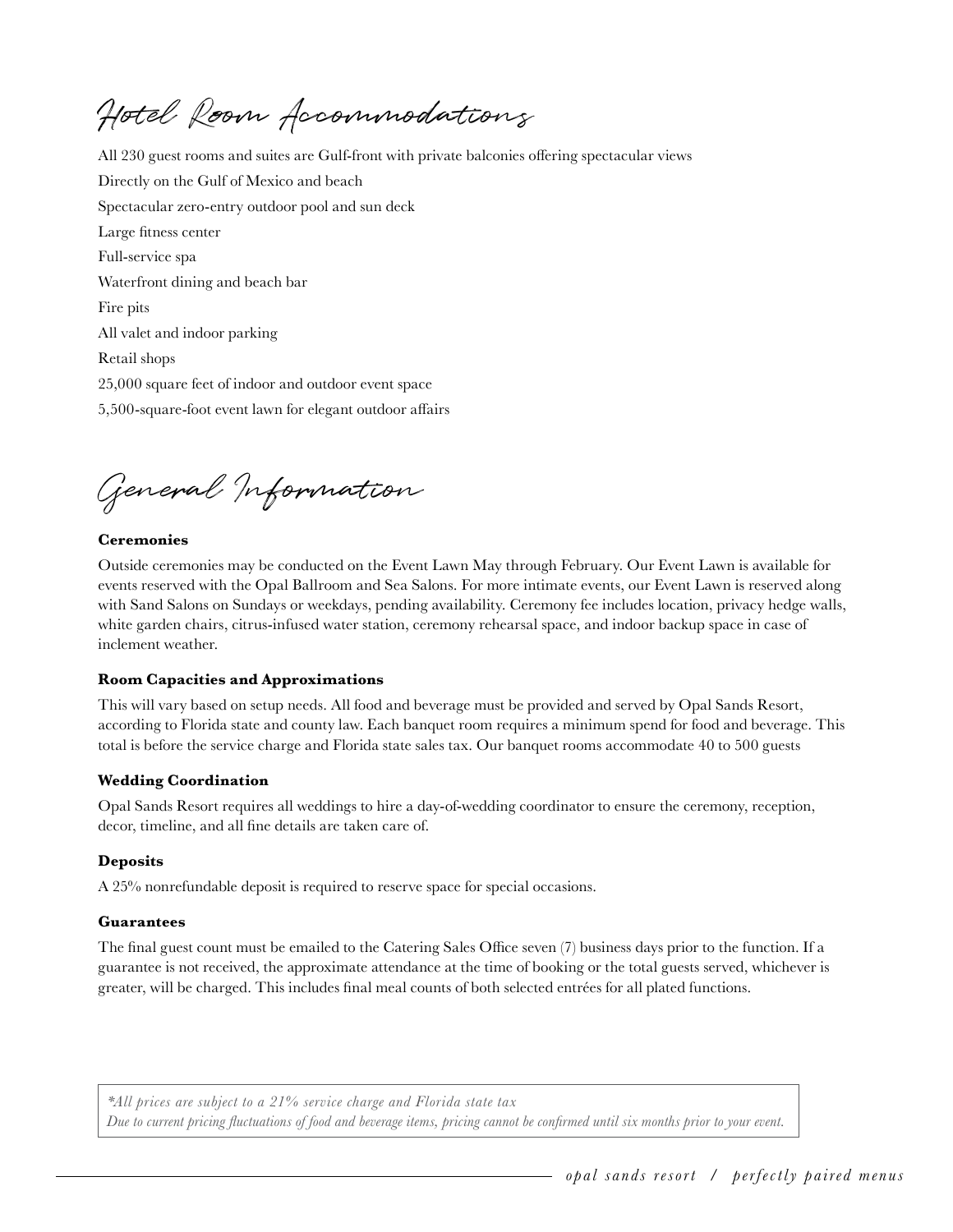#### **Room Rental Fees**

Room rental fees will be assessed to all parties not reaching food and beverage room minimums. Special room setup and breakdown charges may be applied.

#### **Event Pricing**

The prices listed are subject to proportional increases to meet increased cost of supplies or operations for events reserved more than 90 days in advance. The items listed on the event order are subject to applicable state sales tax and the resort's 21% service charge. Any food and beverage not consumed at the end of the event must remain at the resort.

#### **Valet Parking**

Special event valet parking at the rate of \$15 per car is available for banquet functions (this does not include overnight parking).

#### **Tours**

We recommend scheduling an appointment to ensure that a Catering Sales Manager is available to meet with you.